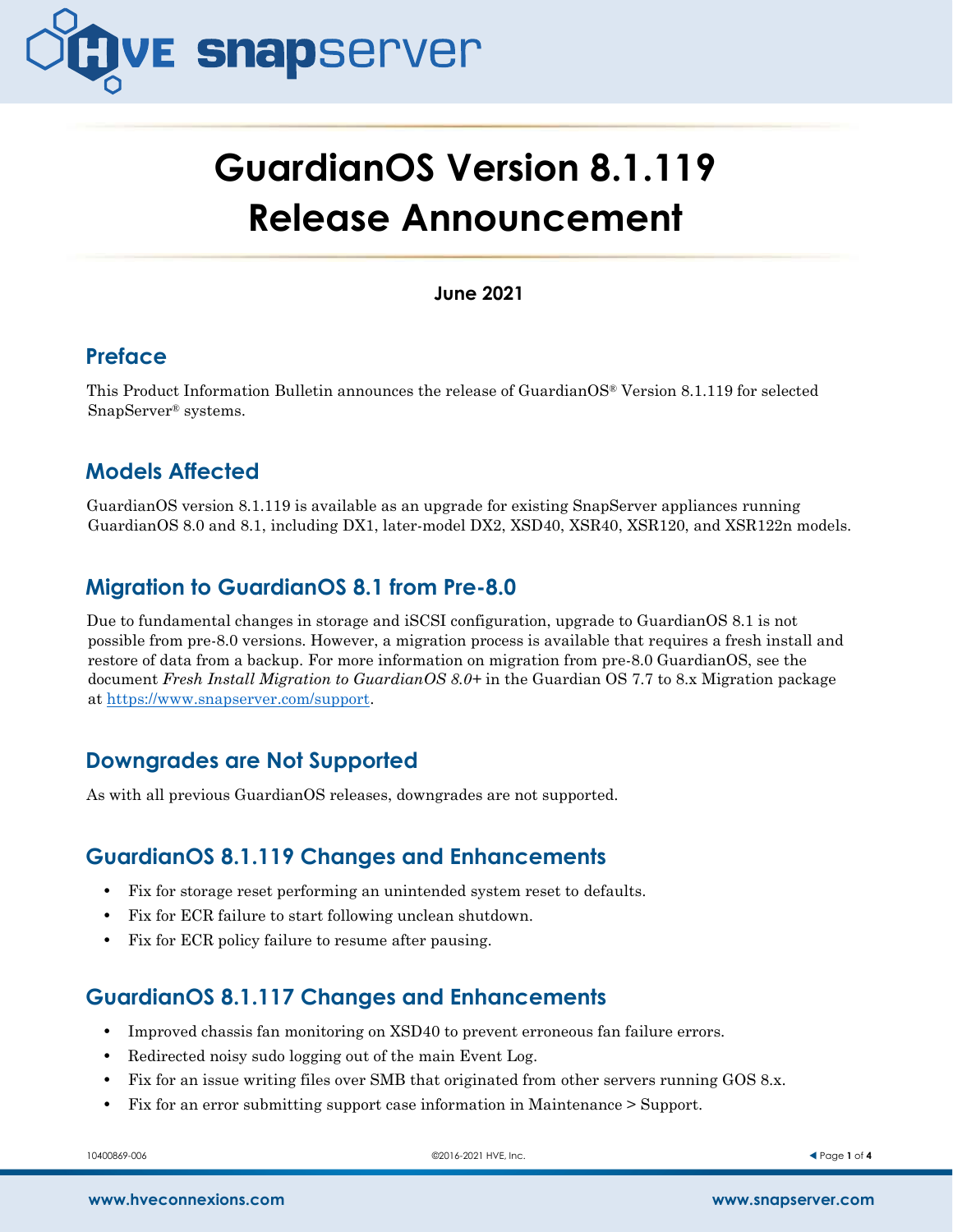### **GuardianOS 8.1.114 Changes and Enhancements**

• SMBv3 encryption configurable globally or per share. Snap CLI only -- see the following CLI commands:

**windows set smb-encryption=auto|default|required**

#### **share set smb-encryption=default|auto|desired|required**

- **•** Various fixes for storage pool, volume, and expansion unit management.
- **•** Various fixes for iSCSI disk management.
- **•** Fix to support slashes in filenames from MacOS AFP clients.
- **•** Fix for share target paths with spaces.
- **•** Fix for data import into the root of a volume.
- **•** Fix to properly update CPU microcode.
- **•** Fix for "invalid duplex" errors for some TCP/IP and Ethernet configuration operations.

### **GuardianOS 8.1.037 Changes and Enhancements**

- **•** Encryption at rest for volumes and iSCSI disks.
- **•** Write caching for iSCSI disks to improve performance, responsiveness, and connection reliability. Enabled by default and for existing disks on upgrade; can be enabled or disabled in the web UI or Snap CLI.
- Improved background disk scan I/O throttling and reduced frequency to reduce system load. In addition, Snap CLI contains new commands to enable or disable background disk scan and adjust I/O throttling for both Dynamic RAID and traditional RAID (see "storagepool settings set" and "raidsettings set" commands).
- Improved handling of directory move and rename operations on ECR source servers to prevent full re-replication of moved and renamed directories.
- **•** Re-enabled NTLMv1 and raw NTLMv2 to support some SMB clients (for example, Mobotix cameras). Configurable with the Snap CLI "windows set ntlm auth" and "windows set raw NTLMv2 auth" commands.
- **•** Configurable FTP server passive mode port range via the Snap CLI "ftp set min-PASV-port" and "ftp set max-PASV-port" commands (improves passive FTP mode support behind a firewall).
- **•** Support for over-the-wire data compression in Snap ECR to reduce network I/O overhead.
- **•** Many other bug fixes and improvements for iSCSI, Snap ECR, RDX copy/backup, Dynamic RAID management, and Windows domain membership.
- **•** Fixed support for older serial-only APC UPS models with the IOGear GUC232A USB to Serial Adapter Cable.
- **•** NTLMv1 authentication is now enabled for compatibility with older Windows/SMB clients and MOBOTIX cameras. NTLMv2 and Kerberos authentication continue to be available for newer clients.
- **•** Various fixes for RDX backup job management and functionality.
- **•** New command in CLI to disable RAID scan on DynamicRAID to reduce negative performance impact.
- New default minimum TLS protocol 1.1, and a new CLI command to set the minimum protocol to SSLv3, TLS 1.0, 1.1, or 1.2.
- **•** Fix for failure to add iSCSI storage to a Hyper-V cluster.

10400869-006 ©2016-2021 HVE, Inc. Page **2** of **4**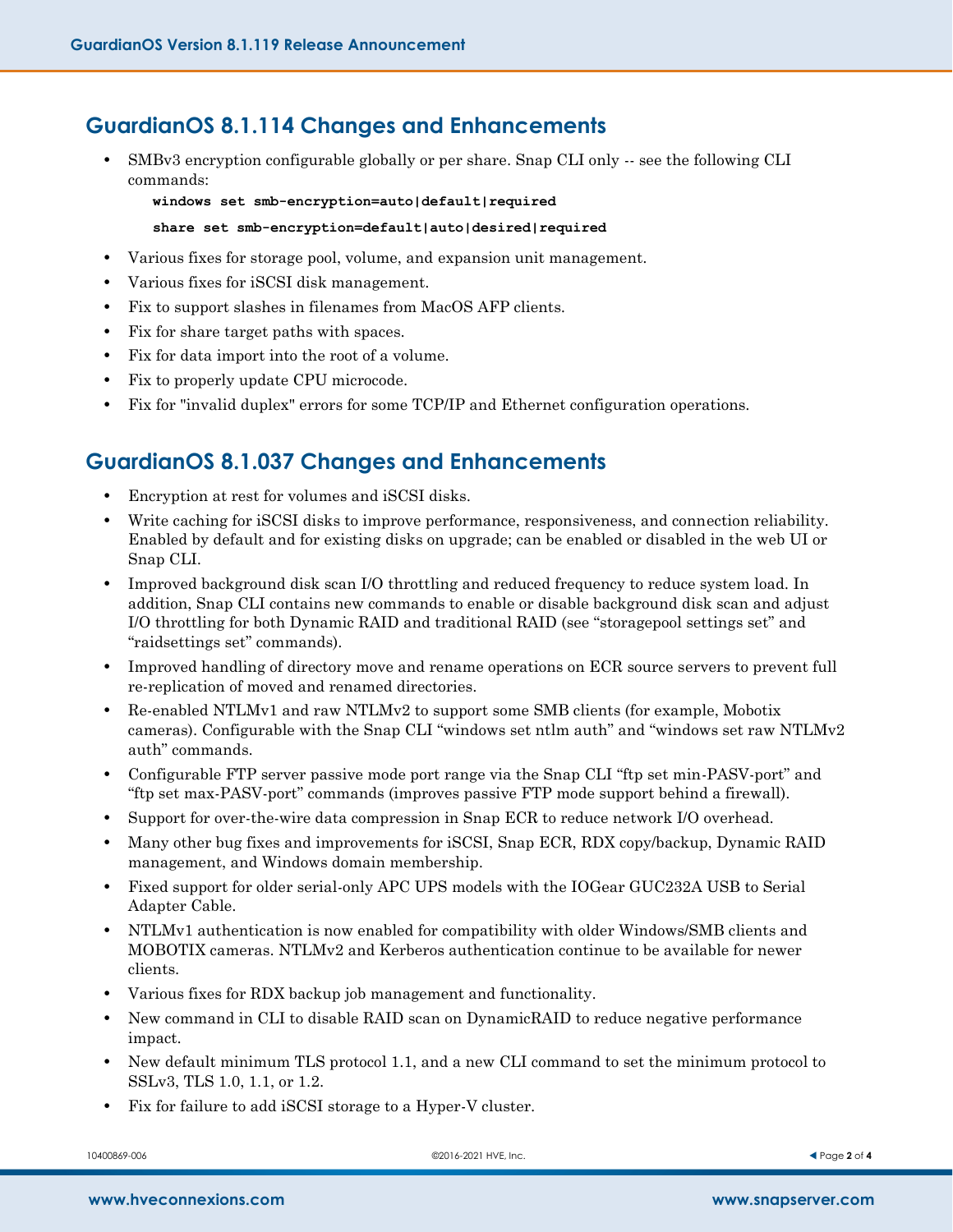- **•** Fix for frequent link drops on the XSR 120 and DX2 onboard 1-gigabit Ethernet interfaces under heavy I/O load ("NIC Link is down/up" in the server Event Log).
- **•** Various miscellaneous fixes for rare problems.

# **Previous GuardianOS 8.0 Changes and Enhancements**

This is a cumulative release and includes all upgrades, feature enhancements, and bug fixes from previous GuardianOS 8.0 releases:

- **•** The scheduled RDX backup job option "Create a new folder for each backup" now only backs up changed files for each subsequent backup, with each versioned directory containing a full set of changed and unchanged files via hard links.
- **•** Updated Snap EDR Agent Certificates and SSLv3 Configuration section.
- **•** Updated OS kernel and software packages for improved stability, functionality, and performance.
- **•** Improved Windows client support:
- **•** Support for SMB 3.1.1, the latest version of the Windows file networking protocol with improved performance, TCP multichannel, and encryption over the wire.
- **•** Better integration into Windows Active Directory environments.
- **•** Improved MacOS client support:
- **•** Support for AFP 3.4, the latest version of the MacOS file networking protocol.
- **•** Bonjour discovery in MacOS Finder.
- **•** Full support for Time Machine, including automatic discovery and configuration in the Time Machine control panel.
- **•** New iSCSI implementation:
- **•** Better protocol compliance and performance than previous GuardianOS releases.
- **•** iSCSI targets are allocated as block devices directly on the Traditional RAID or DynamicRAID storage pool.
- Improved Web Management Interface that is more intuitive, providing critical system information in a simple, easy-to-read format. It provides a cleaner, modern look that includes icons that better represent functions, toggle switches for faster option changes, and faster refreshes.
- **•** New DynamicRAID implementation including several enhancements:
- **•** Storage pool local hot spare drives.
- **•** User quotas on volumes.
- **•** Snapshots on individual volumes instead of the entire storage pool.
- Manage Volume Sizes interface to dynamically reduce or increase volume sizes for more efficient storage pool space allocation.
- **•** Snapshot enhancements:
- **•** Snapshot reservation replaces snapshot space to allow snapshots to consume extra unallocated space on the RAID or storage pool if necessary.
- **•** DynamicRAID snapshots are independent instead of chained and can be deleted without affecting other snapshots.
- **•** Improved USB 3.0 functionality and support for the latest Tandberg RDX drives.